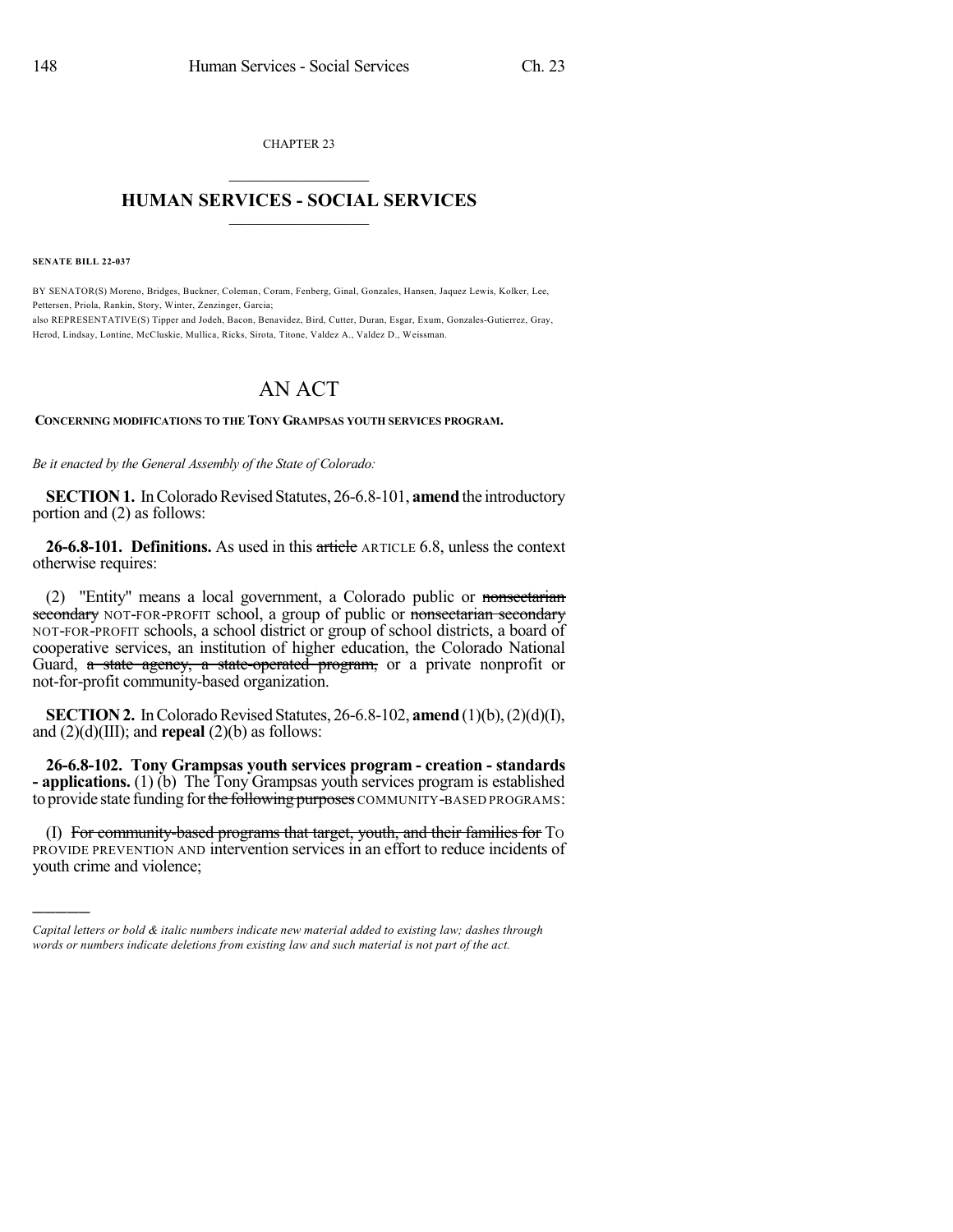(II) To promote prevention and education programs that are designed TO PROVIDE PREVENTION AND INTERVENTION SERVICES IN AN EFFORT to reduce the occurrence and reoccurrence of child abuse and neglect and to reduce the need for state intervention in child abuse and neglect prevention and education; and

(III) For community-based programs specifically related to For the prevention and intervention of adolescent and youth ALCOHOL, TOBACCO, marijuana, AND OTHER DRUG use; AND

(IV) FOR THE PREVENTION AND INTERVENTION OF STUDENT DROP OUT.

(2) (b) For one grant cycle, up to three hundred thousand dollars of the appropriation made for the purpose set forth in this paragraph (b) may be used to award technical assistance grants for community-based prevention and intervention organizations that work with youth. Organizations that apply for moneys pursuant to this paragraph (b) must use the moneys to assist with independent certification as an evidence-based program. Evidence-based programs must demonstrate an ability to meet rigorous requirements for evaluation and effectiveness to reflect an ability to change targeted behaviors and promote positive youth development outcomes.

(d) (I) The youth services program fund is created in the state treasury. The principal of the fund consists of tobacco litigation settlement moneys MONEY transferred by the state treasurer to the fund pursuant to section 24-75-1104.5  $(1.7)$ (e). C.R.S. Subject to annual appropriation by the general assembly, the state department may expend moneys MONEY from the fund for the Tony Grampsas youth services program, including the compensation of youth members of the Tony Grampsas youth services board, as described in section  $26-6.8-103$  (1)(e)(II). All unexpended and unencumbered moneys in the fund at the end of any fiscal year remain in the fund and shall not be transferred to the general fund or any other fund. ALL UNEXPENDED AND UNENCUMBERED MONEY APPROPRIATED TO THE FUND AT THE END OF A FISCAL YEAR REMAINS AVAILABLE FOR EXPENDITURE BY THE STATE DEPARTMENT FOR THE TONY GRAMPSAS YOUTH SERVICES PROGRAM IN THE FOLLOWING FISCAL YEAR WITHOUT FURTHER APPROPRIATION AND MUST NOT BE TRANSFERRED OR REVERT TO THE GENERAL FUND STATE AT THE END OF A FISCAL YEAR.

(III) If an entity seeks a grant fromthe board for a program directed at providing ALCOHOL, TOBACCO, marijuana, AND OTHER DRUG use prevention and intervention services to youth, one of the criteria the board shall MUST consider is whether the program utilizes evidence-based practices in the delivery of services.

**SECTION 3.** In Colorado Revised Statutes, 26-6.8-103, **amend** (1)(b),  $(1)(d)(I)(A)$ ,  $(1)(d)(III)(B)$ ,  $(1)(d)(III)(C)$ ,  $(1)(d)(IV)$ ,  $(2)(b)$  introductory portion,  $(2)(b)(III)(A), (2)(b)(III)(C), and (5); and add (2)(b)(II.5) as follows:$ 

**26-6.8-103. Tony Grampsas youth services board - members - duties.** (1) (b) In addition to the appointed board members, the executive director OR THE EXECUTIVE DIRECTOR'S DESIGNEE shall serve as a member of the board.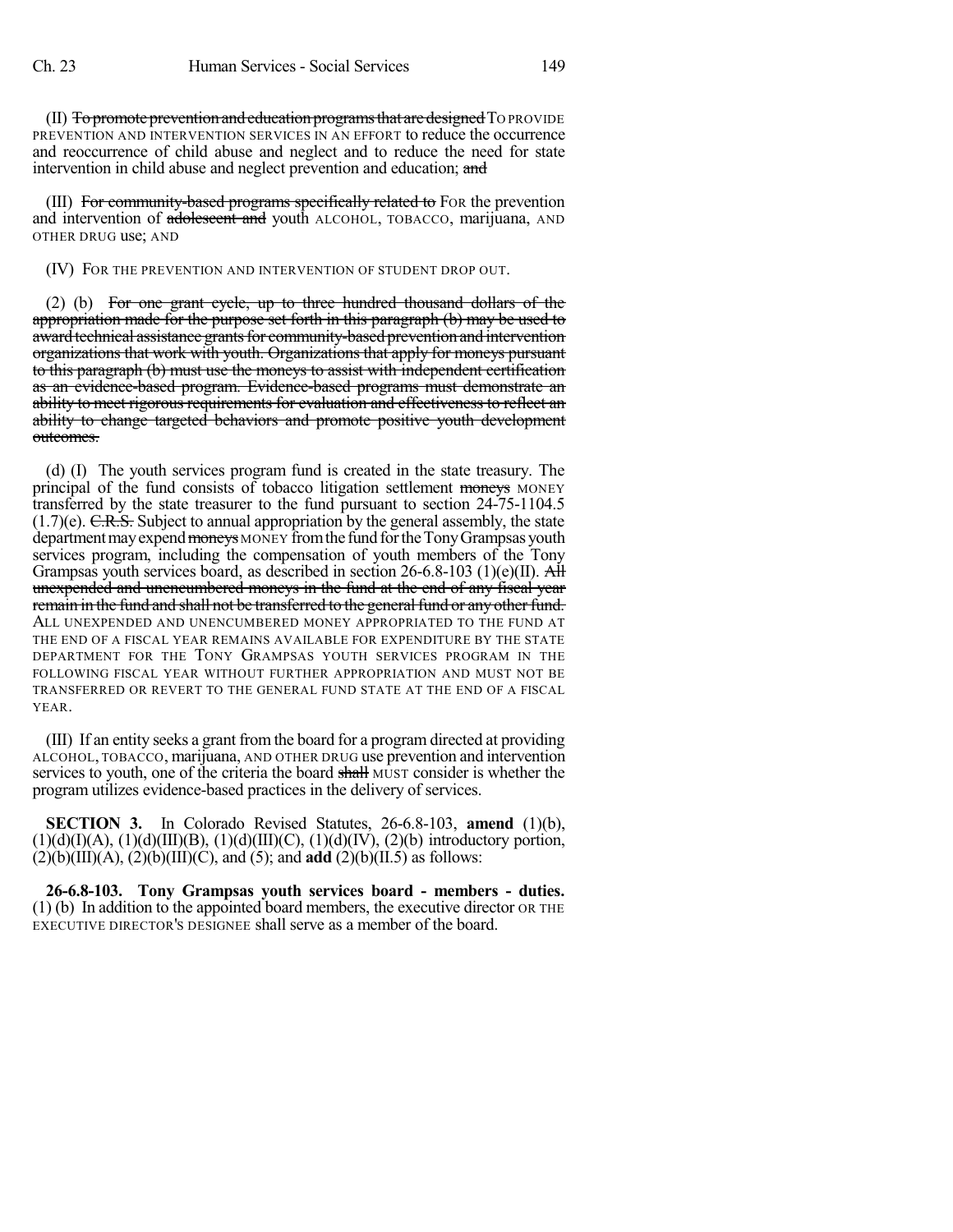(d)(I) In appointing adult membersto the board, the governor, the speaker of the house of representatives, and the president and the minority leader of the senate shall:

(A) Choose persons who have a knowledge and awareness of innovative strategies for youth crime AND VIOLENCE prevention and intervention services and for reducing the occurrence and reoccurrence of child abuse and neglect; and

(III) In appointing members to the board, the governor shall:

(B) Appoint at least one person who is knowledgeable in the area of child abuse AND NEGLECT prevention AND INTERVENTION; and

(C) Appoint at least one person who is knowledgeable in the area of community planning for youth CRIME AND violence prevention AND INTERVENTION.

(IV) In appointing youth members to the board, the governor shall appoint members who are at least fifteen years of age and younger than OR OLDER BUT UNDER twenty-six years of age. A YOUTH BOARD MEMBER WHO REACHES TWENTY-SIX YEARS OF AGE DURING THE YOUTH BOARD MEMBER'S TERM MAY REMAIN ON THE BOARD FOR THE REMAINDER OF THE TERM.

(2) (b) In addition to the guidelines developed pursuant to paragraph (a) of this subsection  $(2)$  SUBSECTION  $(2)(a)$  OF THIS SECTION, the board shall develop criteria for awarding grants under the Tony Grampsas youth services program, including but not limited to the following requirements:

(II.5) THAT THE GRANT APPLICATION PROCESS IDENTIFIES AND PRIORITIZES FUNDING PROGRAMS THAT MEET A NEED IN THE COMMUNITY, INCLUDING, BUT NOT LIMITED TO, THE PRESENCE OF RISK FACTORS IN A GRANT APPLICANT'S INTENDED POPULATIONS; AND

(III)(A) That the programis directed at providing PREVENTION AND intervention services to CHILDREN, youth, and their families in an effort to decrease incidents of YOUTH crime and violence; PREVENT CHILD ABUSE AND NEGLECT; OR DECREASE YOUTH ALCOHOL, TOBACCO, MARIJUANA, AND OTHER DRUGUSE, or that the program is directed at providing services to at-risk students and their families in an effort to reduce the dropout rate in secondary schools pursuant to section 26-6.8-105.

(C) If an entity is seeking a grant from the board for a program directed at providing PREVENTION AND intervention services to youth and their families in an effort to decrease incidents of YOUTH crime and violence, one ofthe criteria that the board shall consider is whether the program includes restorative justice components. It is not required, however, that the programinclude restorative justice components for the board to award a grant to the entity.

(5) In addition to the duties relating specifically to the Tony Grampsas youth services program specified in this section, the board shall operate the prevention AND intervention and treatment programs specified in this article ARTICLE 6.8 and such other prevention AND intervention and treatment programs as may be assigned to the board by executive order to be funded solely by federal funds MONEY, STATE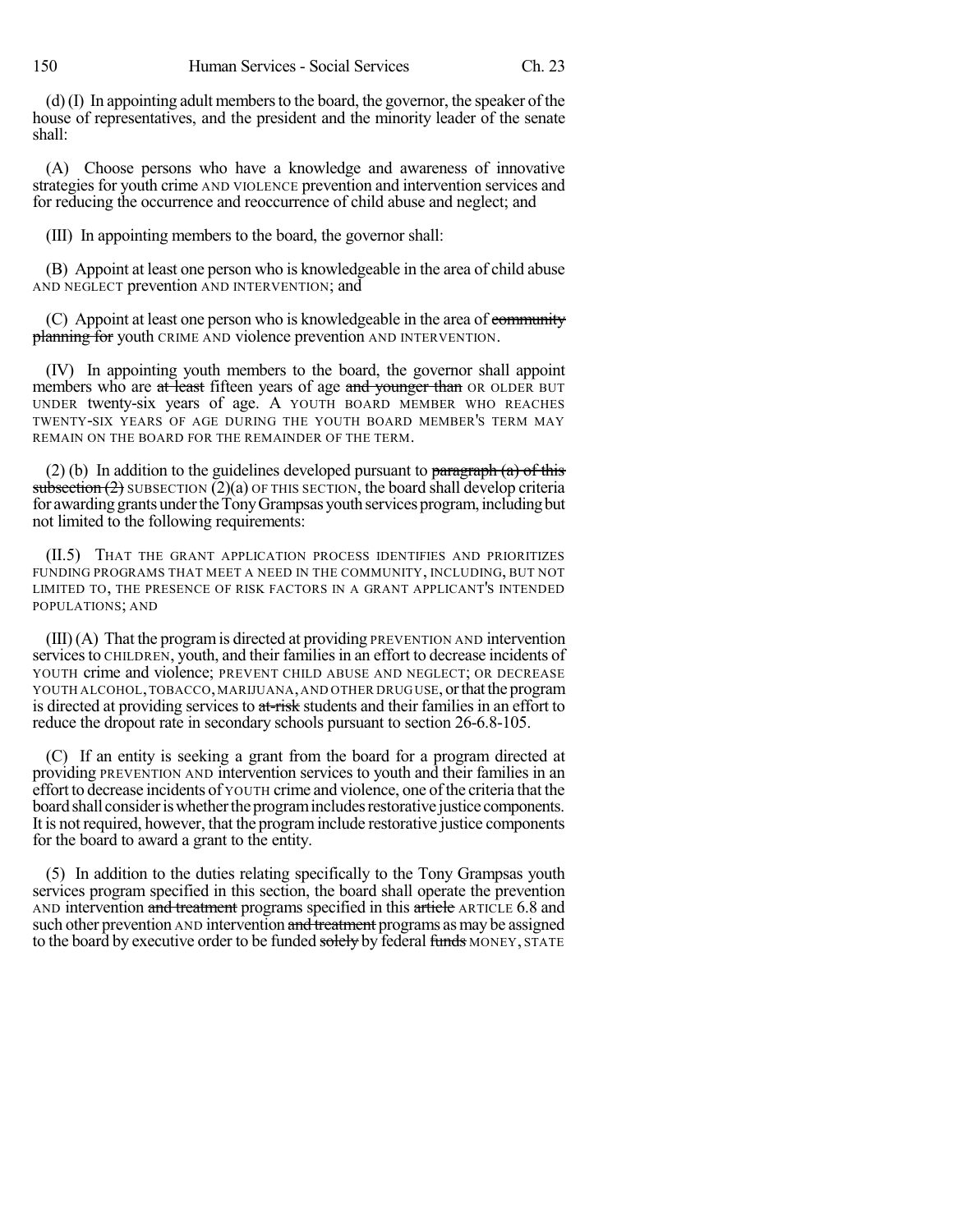MONEY, OR BOTH. ALL UNEXPENDED AND UNENCUMBERED MONEY APPROPRIATED TO THE FUND AT THE END OF A FISCAL YEAR REMAINS AVAILABLE FOR EXPENDITURE BY THE STATE DEPARTMENT FOR THE TONY GRAMPSAS YOUTH SERVICES PROGRAM IN THE FOLLOWING FISCAL YEAR WITHOUT FURTHER APPROPRIATION AND MUST NOT BE TRANSFERRED OR REVERT TO THE GENERAL FUND AT THE END OF A FISCAL YEAR.

**SECTION 4.** In Colorado Revised Statutes, 26-6.8-104, **amend** (2), (3), (4),  $(5)(a)$ ,  $(5)(b)$ , and  $(6)$  as follows:

**26-6.8-104. Colorado youth mentoring services.** (2) **Legislative declaration.** (a) The general assembly hereby finds and declares that mentoring programs such as big brothers, big sisters, and partners have been active in Colorado for many years. The general assembly finds that national research has indicated that structured mentoring programs are effective tools in combating youth substance abuse and USE, youth crime and violence, AND OTHER CHALLENGES FACED BY YOUTH. The general assembly further finds, based upon recent national research results, that at-risk youth who are matched in a minimum of year-long PROFESSIONALLY SUPPORTED mentoring relationships are lesslikelyto become involved in substance and alcohol abuse USE, less likely to be truant, less likely to commit violent acts against other persons, and more likely to show improvements in academic performance and positive peer relations.

(b) The general assembly further finds that, despite the positive results that may be achieved through structured youth mentoring programs, as many as thirty-eight counties in the state of Colorado do not have the organizational resources necessary to carry out successful mentoring programs or lack the adult volunteers to establish such programs or both. The general assembly finds that even counties in which there are established youth mentoring programs, such programs are unable to meet the demand for mentors. and that such established programs have waiting lists that exceed two thousand youths.

(c) The general assembly therefore declares and determinesthat the provision of youth mentoring services that would use public and private entities to recruit, train, screen, and supervise adult volunteers to serve as mentors for at-risk youth would be beneficial and in the best interests of the citizens of the state of Colorado.

(3) **Definition.** For purposes of this section, "at-risk youth" "YOUTH" means a person who is at least five years of age OR OLDER but who is less than eighteen years UNDER TWENTY-FIVE YEARS of age and who is challenged by such risk factors as poverty, residence in a substance-abusing household, family conflict, association with peers who commit crimes, residence in a single-parent household, exhibition of indicia of delinquent behavior, or being the victim of child abuse.

(4) **Provision of youth mentoring services.** There is created theColorado youth mentoring program to provide state funding for the provision of community-based EVIDENCE-INFORMED youth mentoring services that target at-risk youths in an effort to reduce YOUTH substance abuse and to USE, decrease the incidents of youth crime and violence, AND INCREASE PROTECTIVE FACTORS FOR YOUTH. The funding shall MUST be used to provide new EVIDENCE-INFORMED YOUTH mentoring services in communities that do not have existing mentoring programs as well as to enhance established community-based EVIDENCE-INFORMED YOUTH mentoring programs that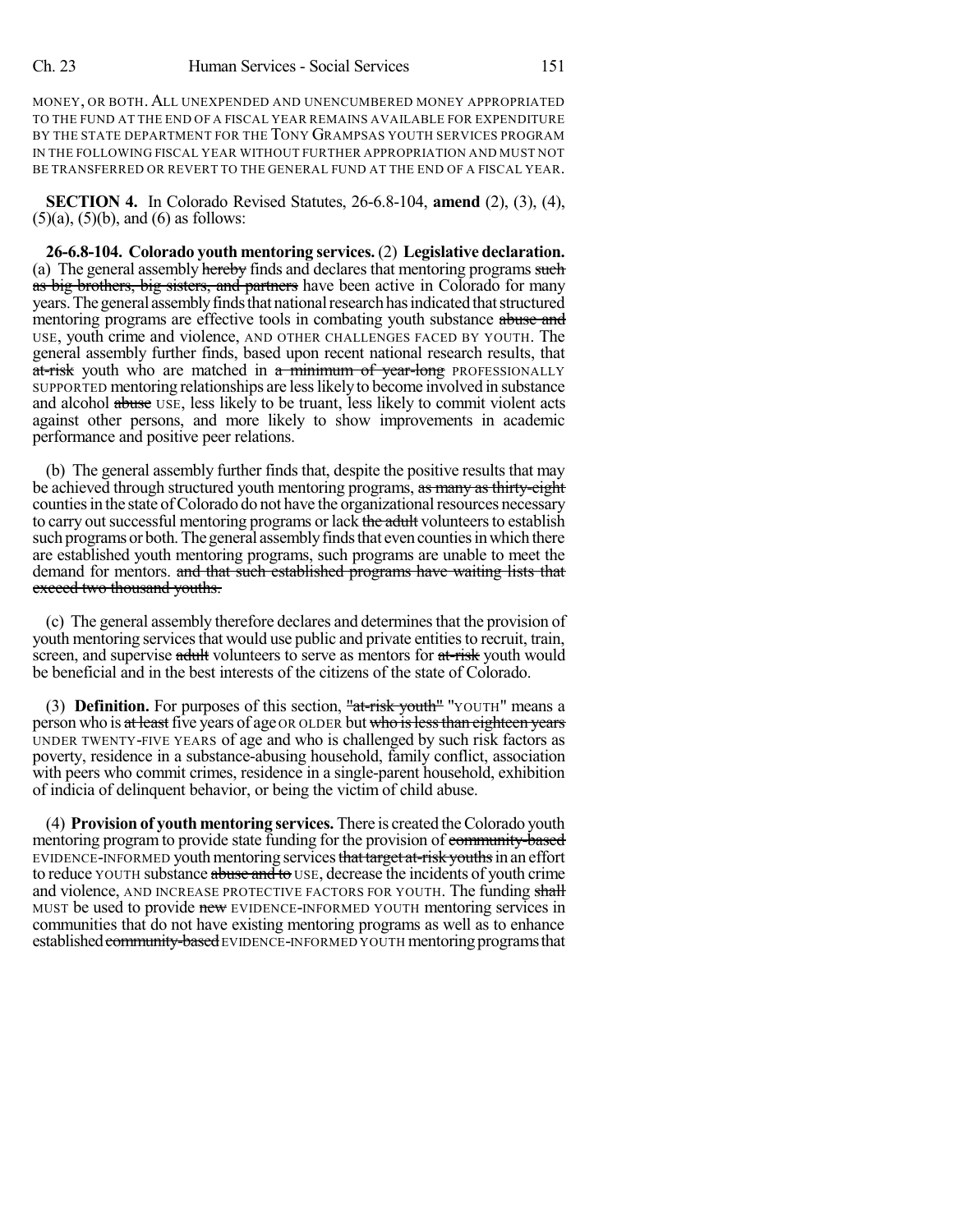are already in existence.

(5) **Administration - duties of contracting entities.** (a) To be eligible for moneys MONEY from the youth mentoring services cash fund created in subsection (6) of this section for the provision of EVIDENCE-INFORMED youth mentoring services, an entity must apply to the board in accordance with the timelines and guidelines adopted by the board pursuant to section 26-6.8-103 and must meet the requirements of paragraph (b) of this subsection  $(5)$  SUBSECTION  $(5)(b)$  OF THIS SECTION.

(b) The entities that the board selects AN ENTITY SELECTED BY THE BOARD to provide community-based AN EVIDENCE-INFORMED youth mentoring services are **responsible for PROGRAM SHALL:** 

(I) ADHERE TO EVIDENCE-INFORMED STANDARDS OF PRACTICE. AN EVIDENCE-INFORMED YOUTH MENTORING PROGRAM USES A MODEL THAT IS EVALUATED ANNUALLY AND INCORPORATES RESEARCH EVIDENCE INTO ITS DESIGN AND DELIVERY. AN ENTITY THAT IS AWARDED A GRANT SHALL ANNUALLY DEMONSTRATE PROOF THAT EVIDENCE-INFORMED STANDARDS ARE APPLIED THROUGHOUT THE PROGRAM. AN ENTITY MUST DEMONSTRATE PROOF THAT IT APPLIES EVIDENCE-INFORMED STANDARDS BY PRESENTING CURRENT PROOF OF COMPLIANCE FOR ACHIEVEMENT FROM AN EVALUATION CONCERNING THE APPLICATION OF EVIDENCE-INFORMED STANDARDS ADMINISTERED BY AN OUTSIDE ORGANIZATION; AND

(II) ENSURE MENTORING IS THE PRIMARY SERVICE PROVIDED BY THE PROGRAM AND MAKE INTENTIONAL MATCHES OR FORMAL CONNECTIONS BETWEEN YOUTHS AND MENTORS.

(I) Actively recruiting qualified and appropriate adult volunteers who are willing to serve as youth mentors for a period of not less than one year and to commit to spending an average of three hours per week with the at-risk youth;

(II) Effectively screening adult volunteersto serve as mentors, including but not limited to conducting criminal background checks of such adult volunteers;

(III) Providing training and ongoing support to adult volunteers to prepare them to serve in one-year mentoring relationships with at-risk youths;

(IV) Carefully matching each adult volunteer with an at-risk youth based on the unique qualifications of the adult volunteer and the specific needs of the youth;

(V) Supervising closely and through case managers the activities of the adult volunteer and the mutual benefits and effectiveness of the mentoring relationship;

(VI) Making available life skill workshops, recreational activities, and community service opportunities to the at-risk youth and adult volunteer;

(VII) Implementing a method of evaluating the effectiveness of the community-based youth mentoring program and tracking the youths served by the program to evaluate the impact of the services provided through the program; and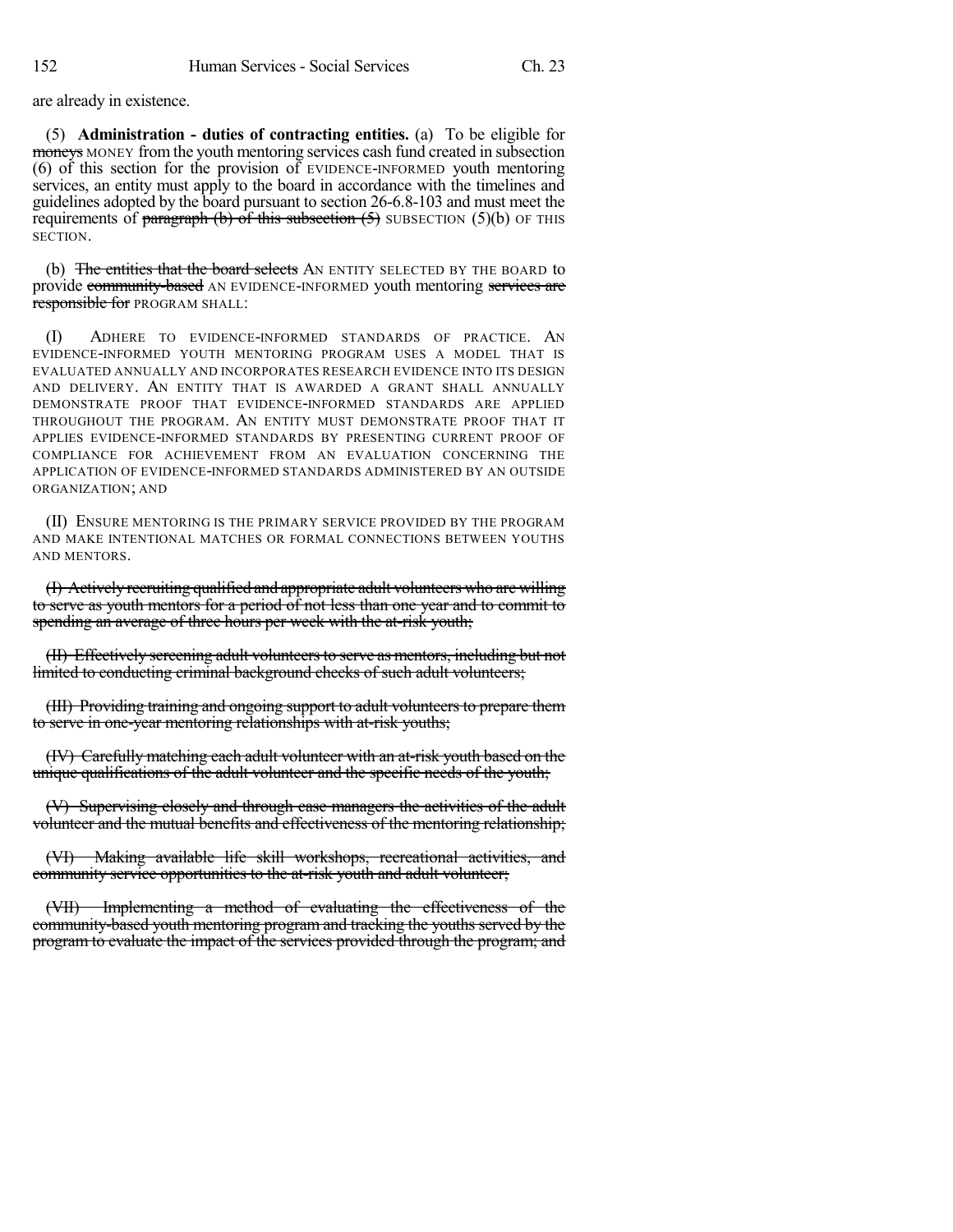(VIII) Reporting annually to the board concerning the results of the entity's evaluation of youths served by the community-based youth mentoring program as well as the fiscal contributions made by the entity to the program and such other information that the board may require.

(6) **Youth mentoring services cash fund.** There is created in the state treasury the youth mentoring services cash fund, referred to in this subsection (6) as the "fund". The money in the fund is subject to annual appropriation by the general assembly for the direct and indirect costs of implementing this section. ALL UNEXPENDED AND UNENCUMBERED MONEY APPROPRIATED TO THE FUND AT THE END OF A FISCAL YEAR REMAINS AVAILABLE FOR EXPENDITURE BY THE STATE DEPARTMENT FOR YOUTH MENTORING SERVICES IN THE FOLLOWING FISCAL YEAR WITHOUT FURTHER APPROPRIATION AND MUST NOT BE TRANSFERRED OR REVERT TO THE GENERAL FUND AT THE END OF THE FISCAL YEAR. The executive director may accept on behalf of the state any grants, gifts, or donations from any private or public source for the purpose of this section. All private and public money received through grants, gifts, or donations must be transmitted to the state treasurer, who shall credit the same to the fund. The general assembly may appropriate money from themarijuana tax cash fund created in section 39-28.8-501. All investment earnings derived from the deposit and investment of money in the fund must remain REMAINS in the fund and must not be transferred or revert to the general fund of the state at the end of any fiscal year.

**SECTION 5.** In Colorado Revised Statutes, 26-6.8-105, **amend** (3), (4), (5)(a), and  $(6)(b)$  as follows:

**26-6.8-105. Coloradostudentdropoutpreventionandinterventionprogram.** (3) **Definitions.** For purposes of this section, "at-risk students" "STUDENT" means students AN INDIVIDUAL ENROLLED in A PRIMARY OR secondary schools SCHOOL who are at risk of IS FACING ADVERSITY SUCH AS dropping out of school because of their THE INDIVIDUAL's socioeconomic background, lack of adult support, language barriers, or other identified indicators that cause students to drop out of school DROP OUT.

(4) **Colorado student dropout prevention and intervention program.** There is created the Colorado student dropout prevention and intervention programin the Tony Grampsas youth services program to provide services to at-risk students and their families in an effort to reduce the dropout rate in secondary schools through an appropriate combination of academic and extracurricular activities designed to enhance the overall education and edification of students in secondary schools.

(5) **Administration.** (a) The state department shall administer the student dropout prevention and intervention program. Subject to the designation in **paragraph (b) of this subsection (5)** SUBSECTION (5)(b) OF THIS SECTION, the board shall select those entities that will receive grants through the student dropout prevention and intervention programand the amount of each grant. In addition, the state department shall monitor the effectiveness of programs that receive funds through the student dropout prevention and intervention program. To be eligible for grants from the board for the provision of student dropout prevention and intervention programs targeting at-risk FOR students, an entity shall MUST apply to the board in accordance with the timelines and guidelines adopted by the board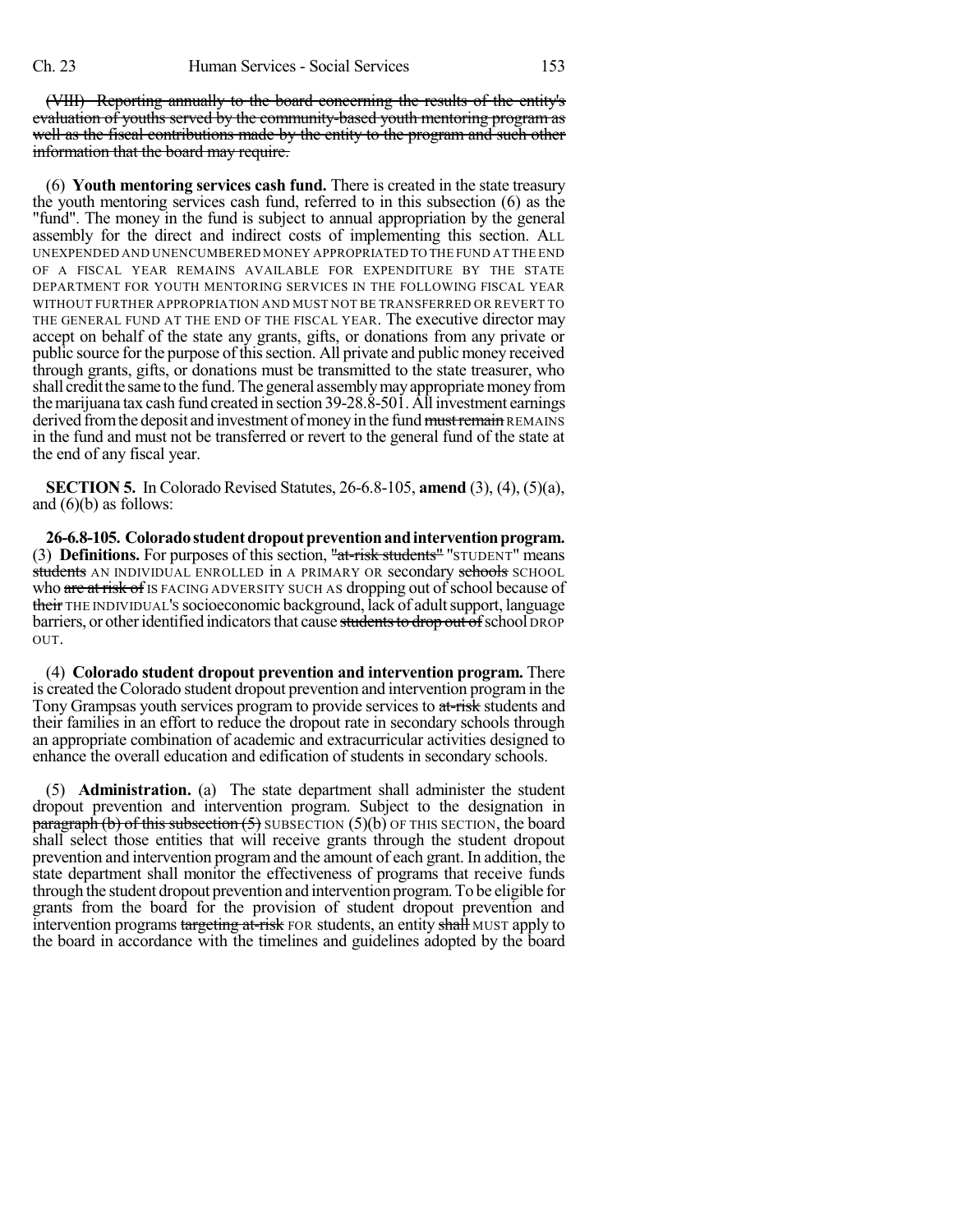pursuant to section 26-6.8-103.

(6) **Receipt of money.** (b) All private and public moneys MONEY received through funds, grants, gifts, or donations pursuant to this subsection (6) shall be transmitted to the state treasurer, who shall credit the same to the student dropout prevention and intervention fund, which fund is hereby created. The moneys MONEY in the fund are IS subject to annual appropriation by the general assembly for the direct and indirect costs associated with the administration of this section. The executive director may expend moneys MONEY appropriated to the state department from the fund to provide a grant for implementing and administering a student dropout prevention and intervention program. All investment earnings derived from the deposit and investment of moneys MONEY in the fund shall be IS credited to the fund. Any moneys not appropriated shall remain in the fund and shall ALL UNEXPENDED AND UNENCUMBERED MONEY IN THE FUND AT THE END OF A FISCAL YEAR REMAINS AVAILABLE FOR EXPENDITURE BY THE STATE DEPARTMENT FOR STUDENT DROPOUT PREVENTION AND INTERVENTION IN THE FOLLOWING FISCAL YEAR WITHOUT FURTHER APPROPRIATION AND MUST not be transferred or revert to the general fund of the state at the end of any A fiscal year.

**SECTION 6.** In Colorado Revised Statutes, 26-6.8-106, **amend** (2) and (4) as follows:

**26-6.8-106. Colorado student before-and-after-school project - creation funding.**(2) **Coloradostudentbefore-and-after-schoolproject.**There iscreated, in the Tony Grampsas youth services program, the Colorado student before-and-after-school project to provide grants to entities to provide high-quality before-and-after-school programs that may include an alcohol, or drug abuse TOBACCO, OR OTHER DRUG USE INTERVENTION, prevention, and education component. Entities that receive grants pursuant to this section shall apply the grants to creating and implementing before-and-after-school programs that primarily serve youth enrolled in grades six through eight or youth who are twelve to fourteen years of age. The before-and-after-school programs are designed to help youth develop their interests and skills in the areas of sports and fitness, character and leadership, or arts and culture and may provide education regarding the dangers of the use of alcohol, TOBACCO, and OTHER drugs. Before-and-after-school programs that are designed primarily to increase academic achievement or that provide religious instruction are not eligible for funding pursuant to this section.

(4) **Colorado student before-and-after-school project fund.** There is created in the state treasury the Colorado student before-and-after-school project fund that shall consist of moneys CONSISTS OF MONEY that the general assembly may appropriate to the fund. The moneys MONEY in the fund are IS subject to annual appropriation by the general assembly to the state department for the purpose of providing grants as provided in this section and the direct and indirect costs associated with the implementation of this section. Any moneys MONEY in the fund not expended for the purpose of this section may be invested by the state treasurer as provided bylaw.Allinterest and income derived fromthe investment and deposit of moneys MONEY in the fund shall be IS credited to the fund. ALL UNEXPENDED AND UNENCUMBERED MONEY IN THE FUND AT THE END OF A FISCAL YEAR REMAINS AVAILABLE FOR EXPENDITURE BY THE STATE DEPARTMENT FOR BEFORE-AND-AFTER-SCHOOL PROGRAMS IN THE NEXT FISCAL YEAR WITHOUT